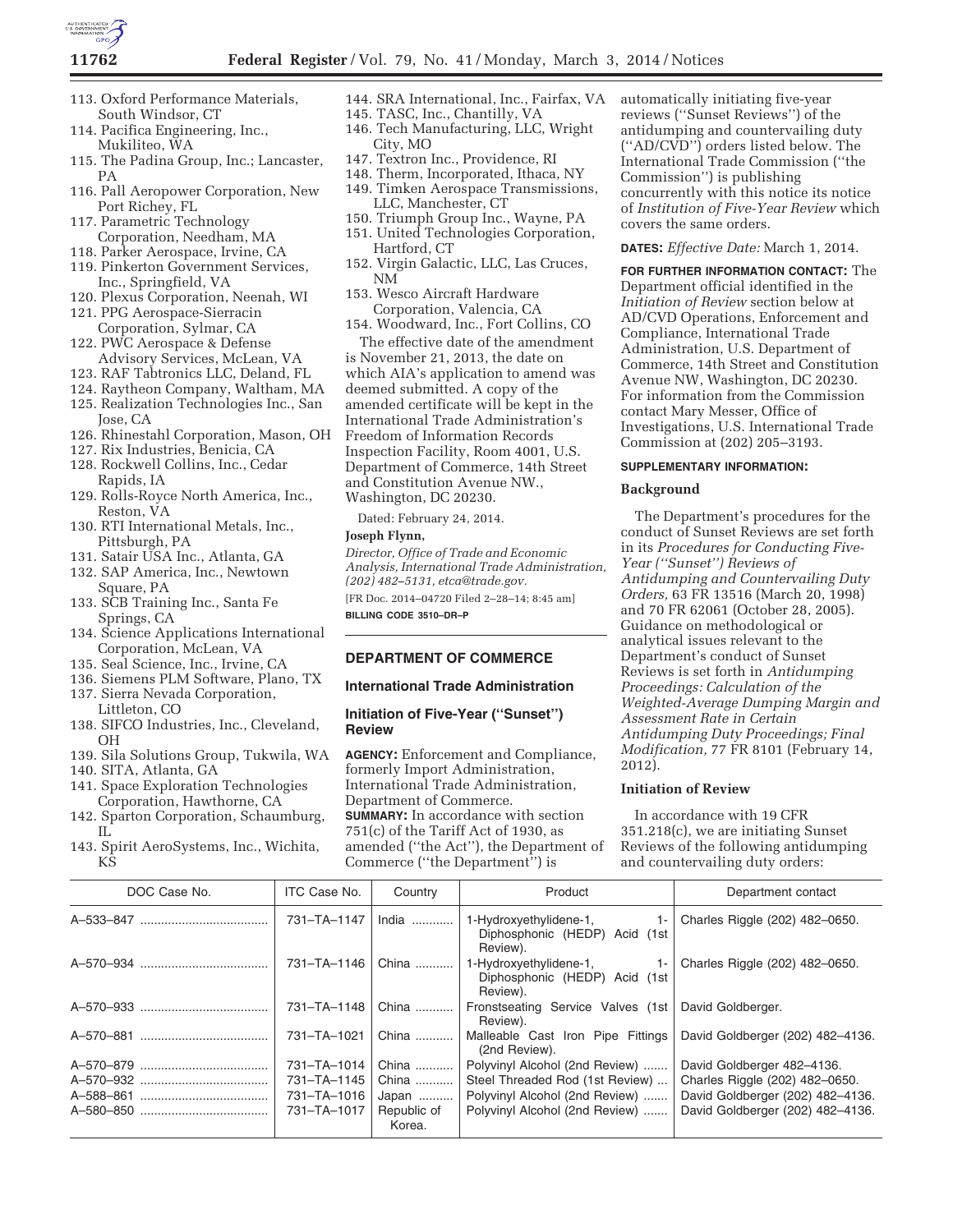## **Filing Information**

As a courtesy, we are making information related to sunset proceedings, including copies of the pertinent statute and Department's regulations, the Department's schedule for Sunset Reviews, a listing of past revocations and continuations, and current service lists, available to the public on the Department's Web site at the following address: ''*http:// enforcement.trade.gov/sunset/.''* All submissions in these Sunset Reviews must be filed in accordance with the Department's regulations regarding format, translation, and service of documents. These rules, including electronic filing requirements via Enforcement and Compliance's Antidumping and Countervailing Duty Centralized Electronic Service System (''IA ACCESS''), can be found at 19 CFR 351.303.1

This notice serves as a reminder that any party submitting factual information in an AD/CVD proceeding must certify to the accuracy and completeness of that information.2 Parties are hereby reminded that revised certification requirements are in effect for company/ government officials as well as their representatives in all AD/CVD investigations or proceedings initiated on or after August 16, 2013.3 The formats for the revised certifications are provided at the end of the *Final Rule.*  The Department intends to reject factual submissions if the submitting party does not comply with the revised certification requirements.

On April 10, 2013, the Department published *Definition of Factual Information and Time Limits for Submission of Factual Information: Final Rule,* 78 FR 21246 (April 10, 2013), which modified two regulations related to antidumping and countervailing duty proceedings: the definition of factual information (19 CFR 351.102(b)(21), and the time limits for the submission of factual information (19 CFR 351.301). The final rule identifies five categories of factual information in 19 CFR 351.102(b)(21), which are summarized as follows: (i) Evidence submitted in response to questionnaires; (ii) evidence submitted in support of allegations; (iii) publicly available information to value factors

under 19 CFR 351.408(c) or to measure the adequacy of remuneration under 19 CFR 351.511(a)(2); (iv) evidence placed on the record by the Department; and (v) evidence other than factual information described in (i)–(iv). The final rule requires any party, when submitting factual information, to specify under which subsection of 19 CFR 351.102(b)(21) the information is being submitted and, if the information is submitted to rebut, clarify, or correct factual information already on the record, to provide an explanation identifying the information already on the record that the factual information seeks to rebut, clarify, or correct. The final rule also modified 19 CFR 351.301 so that, rather than providing general time limits, there are specific time limits based on the type of factual information being submitted. These modifications are effective for all segments initiated on or after May 10, 2013. Please review the final rule, available at *http:// enforcement.trade.gov/frn/2013/ 1304frn/2013-08227.txt*, prior to submitting factual information in this segment. To the extent that other regulations govern the submission of factual information in a segment (such as 19 CFR 351.218), these time limits will continue to be applied.

On September 20, 2013, the Department modified its regulation concerning the extension of time limits for submissions in antidumping and countervailing duty proceedings: *Extension of Time Limits,* 78 FR 57790 (September 20, 2013). The modification clarifies that parties may request an extension of time limits before a time limit established under part 351 of the Department's regulations expires, or as otherwise specified by the Secretary. In general, an extension request will be considered untimely if it is filed after the time limit established under part 351 expires. For submissions which are due from multiple parties simultaneously, an extension request will be considered untimely if it is filed after 10:00 a.m. on the due date. Under certain circumstances, the Department may elect to specify a different time limit by which extension requests will be considered untimely for submissions which are due from multiple parties simultaneously. In such a case, the Department will inform parties in the letter or memorandum setting forth the deadline (including a specified time) by which extension requests must be filed to be considered timely. This modification also requires that an extension request must be made in a separate, stand-alone submission, and

the Department will grant untimelyfiled requests for the extension of time limits. These modifications are effective for all segments initiated on or after October 21, 2013. Please review the final rule, available at *http:// www.gpo.gov/fdsys/pkg/FR-2013-09-20/ html/2013-22853.htm*, prior to submitting factual information in these segments.

Pursuant to 19 CFR 351.103(d), the Department will maintain and make available a service list for these proceedings. To facilitate the timely preparation of the service list(s), it is requested that those seeking recognition as interested parties to a proceeding contact the Department in writing within 10 days of the publication of the Notice of Initiation.

Because deadlines in Sunset Reviews can be very short, we urge interested parties to apply for access to proprietary information under administrative protective order (''APO'') immediately following publication in the **Federal Register** of this notice of initiation by filing a notice of intent to participate. The Department's regulations on submission of proprietary information and eligibility to receive access to business proprietary information under APO can be found at 19 CFR 351.304– 306.

## **Information Required from Interested Parties**

Domestic interested parties, as defined in section 771(9)(C), (D), (E), (F), and (G) of the Act and 19 CFR 351.102(b), wishing to participate in a Sunset Review must respond not later than 15 days after the date of publication in the **Federal Register** of this notice of initiation by filing a notice of intent to participate. The required contents of the notice of intent to participate are set forth at 19 CFR 351.218(d)(1)(ii). In accordance with the Department's regulations, if we do not receive a notice of intent to participate from at least one domestic interested party by the 15-day deadline, the Department will automatically revoke the order without further review.4

If we receive an order-specific notice of intent to participate from a domestic interested party, the Department's regulations provide that *all parties*  wishing to participate in a Sunset Review must file complete substantive responses not later than 30 days after the date of publication in the **Federal Register** of this notice of initiation. The required contents of a substantive response, on an order-specific basis, are set forth at 19 CFR 351.218(d)(3). Note

<sup>1</sup>*See also Antidumping and Countervailing Duty Proceedings: Electronic Filing Procedures; Administrative Protective Order Procedures,* 76 FR 39263 (July 6, 2011).

<sup>2</sup>*See* section 782(b) of the Act.

<sup>3</sup>*See Certification of Factual Information To Import Administration During Antidumping and Countervailing Duty Proceedings,* 78 FR 42678 (July 17, 2013) (''*Final Rule''*) (amending 19 CFR 351.303(g)). 4*See* 19 CFR 351.218(d)(1)(iii). clarifies the circumstances under which